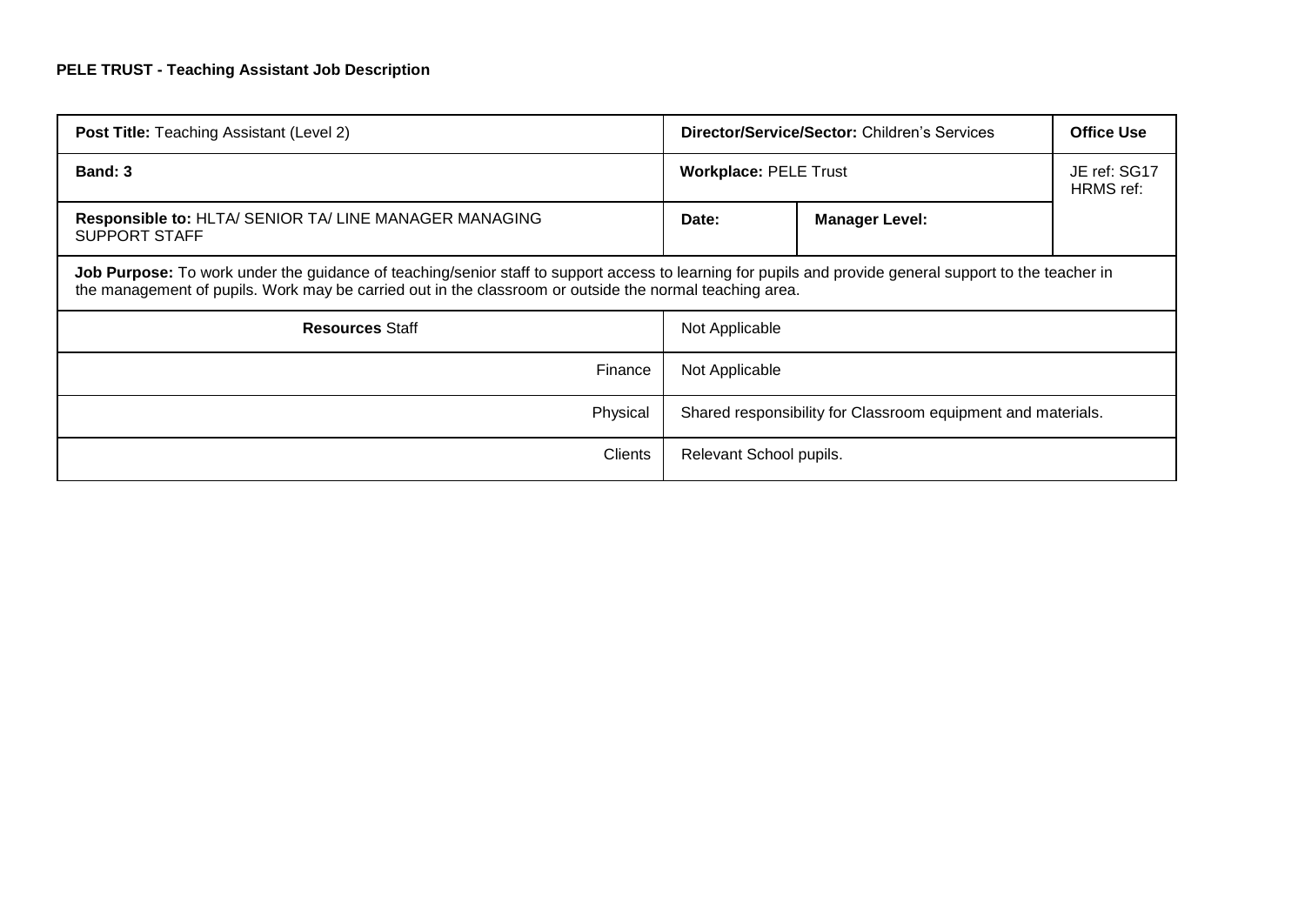#### **Duties and key result areas:**

## **Support for Pupils**

- 1. Attend to the personal needs of pupils including the implementation of personal learning programmes that may include social, health, physical, hygiene and welfare objectives.
- 2. Supervise and support children in their access to learning.
- 3. Establish good relationships with pupils, acting as a role model and responding to the needs of each individual child.
- 4. To actively promote inclusive practice within the classroom setting to ensure acceptance of all children.
- 5. Encourage children to play and interact with one another.
- 6. Encourage children to engage in, and participate in learning activities led by the class teacher.
- 7. To have challenging expectations that encourages children to act independently and build self esteem.
- 8. Provide feedback to pupils in relation to progress and achievement under the guidance of the class teacher.

## **Support for the Teacher**

1. Create and maintain a purposeful and orderly learning environment in line with lesson planning as provided by the supervising

teacher.

- 2. Assist the supervising teacher with the planning of learning activities.
- 3. As directed by the class teacher:
	- ∙ Prepare the classroom prior to a lesson
	- ∙ Clear up after a lesson
	- ∙ Assist with the display of pupils' work
- 4. Report to the classroom teacher, as agreed, on:
	- ∙ Pupil problems
	- ∙ Pupil progress
	- ∙ Pupil achievements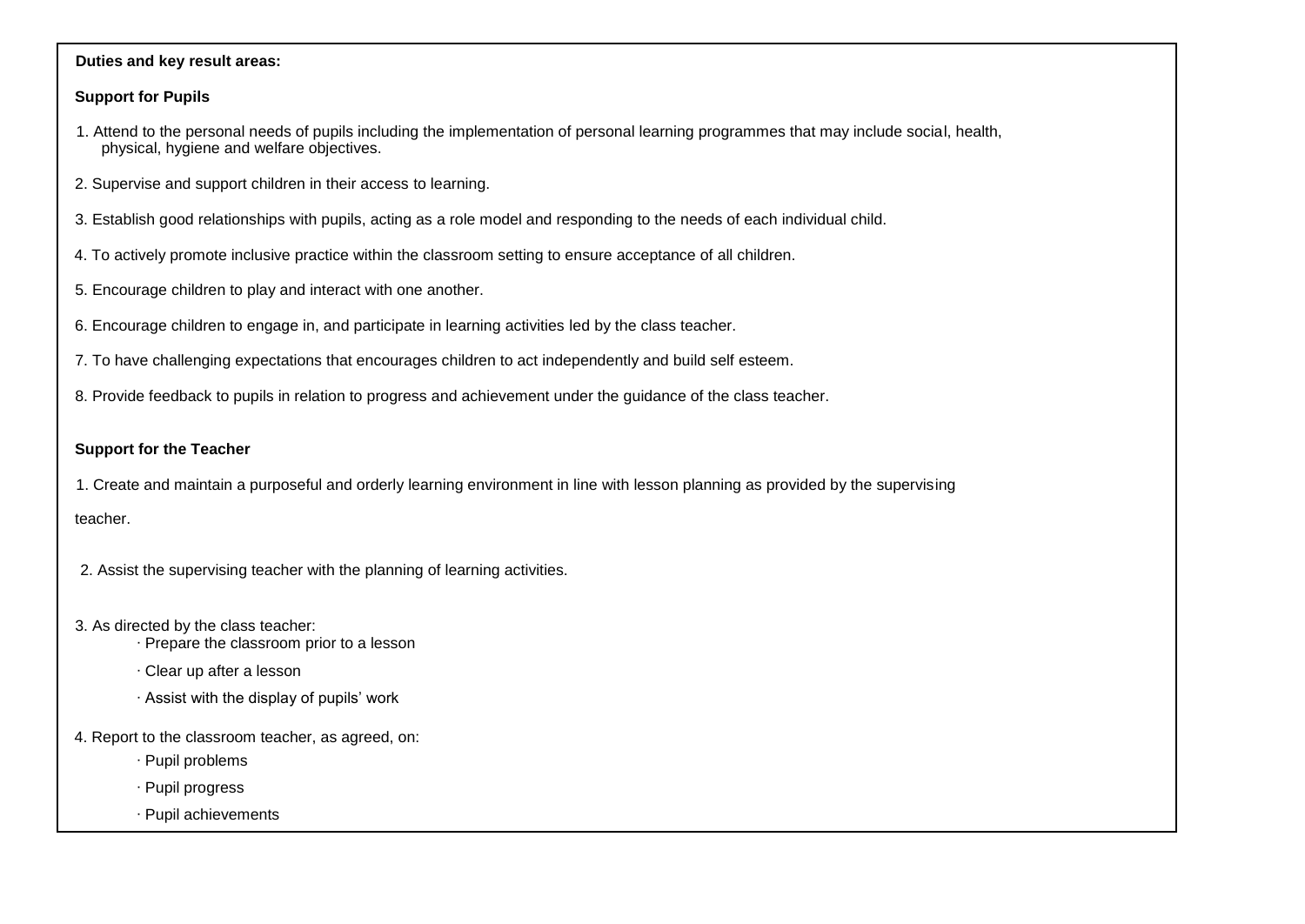- 5. Undertake the maintenance of pupils' records as directed by the class teacher.
- 6. Support the teacher in the management of pupil behaviour.
- 7. Gather information from parents and carers as directed by the class teacher.
- 8. Establish constructive relationships with parents and carers.
- 9. Administer routine tests and invigilate exams.
- 10. Undertake the routine marking of pupils' work e.g. routine spelling tests, routine maths tests etc.
- 11. Provide the classroom teacher with clerical and admin support, particularly:
	- ∙ Undertaking bulk photocopying
	- ∙ Word processing
	- ∙ Filing
	- ∙ Administer course work

### **Support for the Curriculum**

- 1. Undertake structured and agreed teaching programmes, adjusting activities according to pupil
- responses. 2. Help pupils to understand instructions
- 3. Support pupil learning with respect to all of the local and national learning

#### strategies

- 4. Support pupils in their use of ICT as directed by the class teacher
- 5. Prepare and maintain equipment and resources required to meet learning activities and assist pupils in their use.

#### **Support for the School**

- 1. Comply with all school policies relating to:
	- ∙ Health and Safety
	- ∙ Equal Opportunities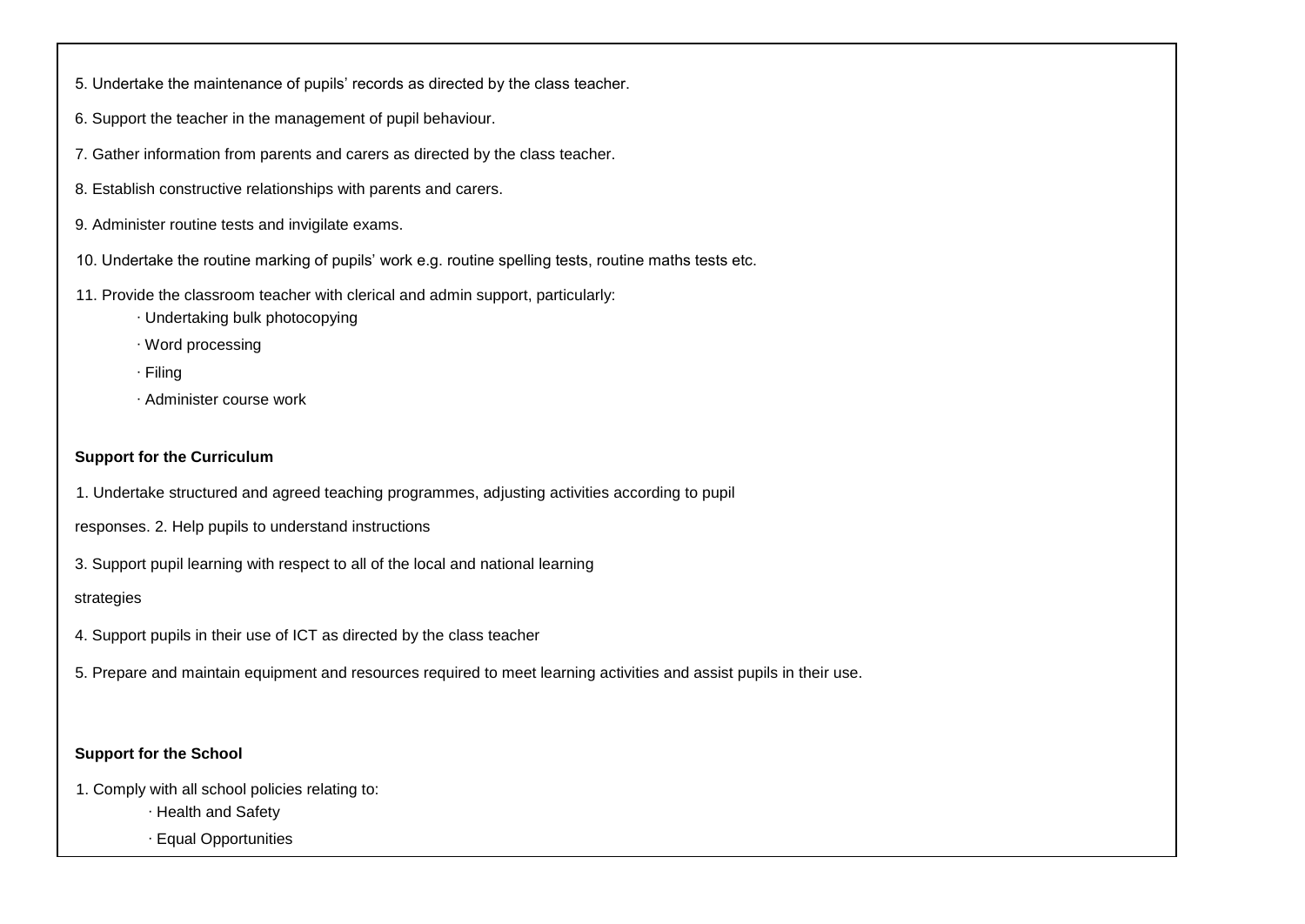∙ Child Protection

∙ Confidentiality and data protection.

2. Work in such a way as to promote the ethos and vision of the school.

- 3. Participate in training and development, and activities that contribute to the management of performance.
- 4. Assist with the management of pupils outside the classroom e.g. lunch times and outside the school e.g. school trips as directed by the class teacher and member of the school's management.
- 5. To undertake other duties and responsibilities as required commensurate with the grade of the post.

This school is committed to safeguarding and promoting the welfare of children and young people and expects all staff and volunteers to share this commitment. You are therefore under a duty to use the school's procedures to report any concerns you may have regarding the safety or well-being of any child or young person.

The duties and responsibilities highlighted in this Job Description are indicative and may vary over time. Post holders are expected to undertake other duties and responsibilities relevant to the nature, level and extent of the post and the grade has been established on this basis.

#### **Work Arrangements**

Transport requirements: Working patterns: Working conditions: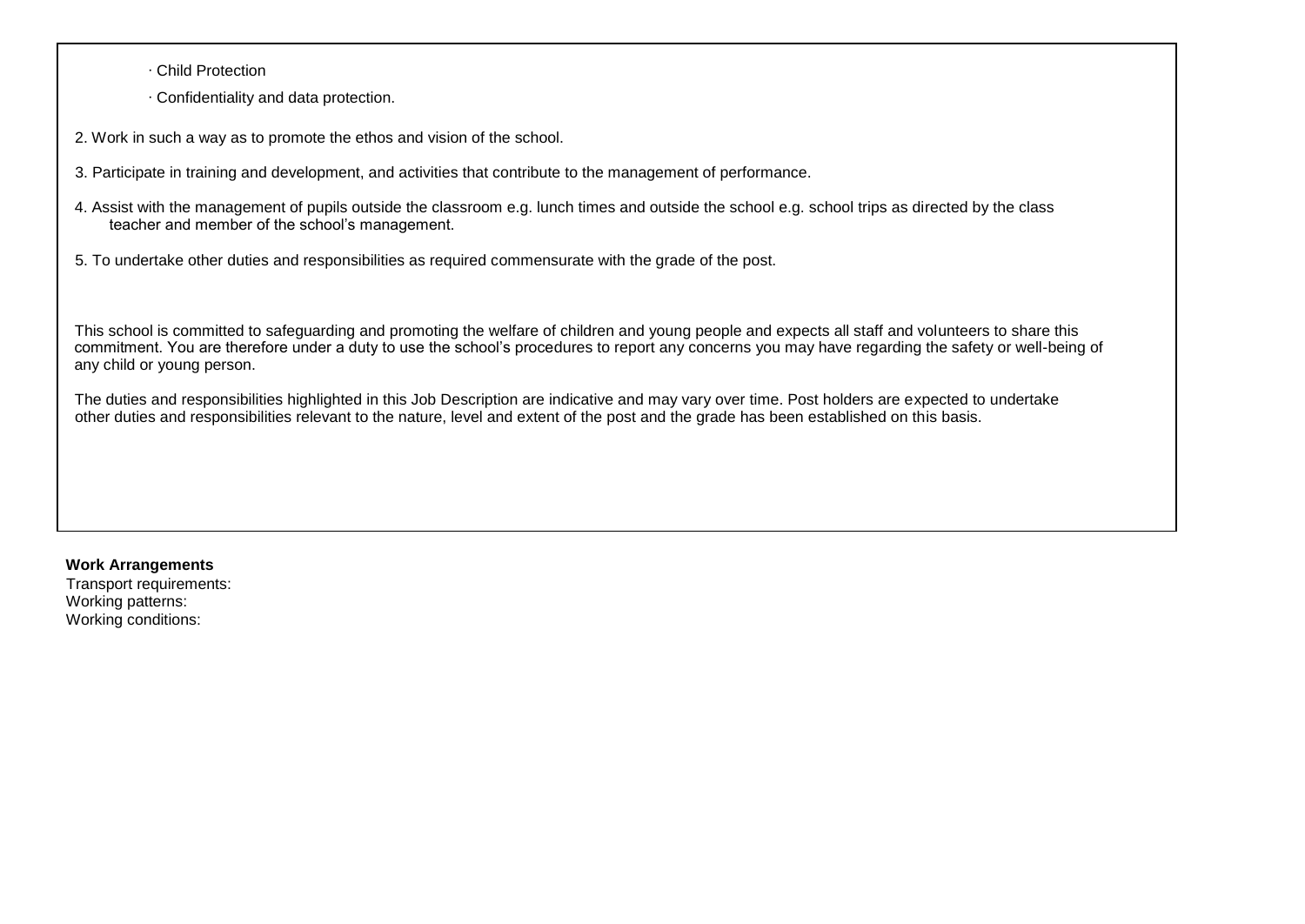# **PELE TRUST - Teaching Assistant PERSON SPECIFICATION**

| Post Title: Teaching Assistant (Level 2)                   | Director/Service/Sector: Children's Services               | Ref: SG17 |  |  |  |
|------------------------------------------------------------|------------------------------------------------------------|-----------|--|--|--|
| <b>Essential</b>                                           | <b>Desirable</b>                                           | Assess by |  |  |  |
| <b>Knowledge and Qualifications</b>                        |                                                            |           |  |  |  |
| Good numeracy and literacy skills;                         | Completion of DfES Teaching Assistant Induction Programme; | (a), (i)  |  |  |  |
| NVQ 2 for teaching Assistants or equivalent qualifications |                                                            |           |  |  |  |
|                                                            |                                                            |           |  |  |  |
|                                                            |                                                            |           |  |  |  |
| <b>Experience</b>                                          |                                                            |           |  |  |  |
| Working with or caring for children of the relevant age    |                                                            | (a), (i)  |  |  |  |
|                                                            |                                                            |           |  |  |  |
|                                                            |                                                            |           |  |  |  |
| <b>Skills and competencies</b>                             |                                                            |           |  |  |  |